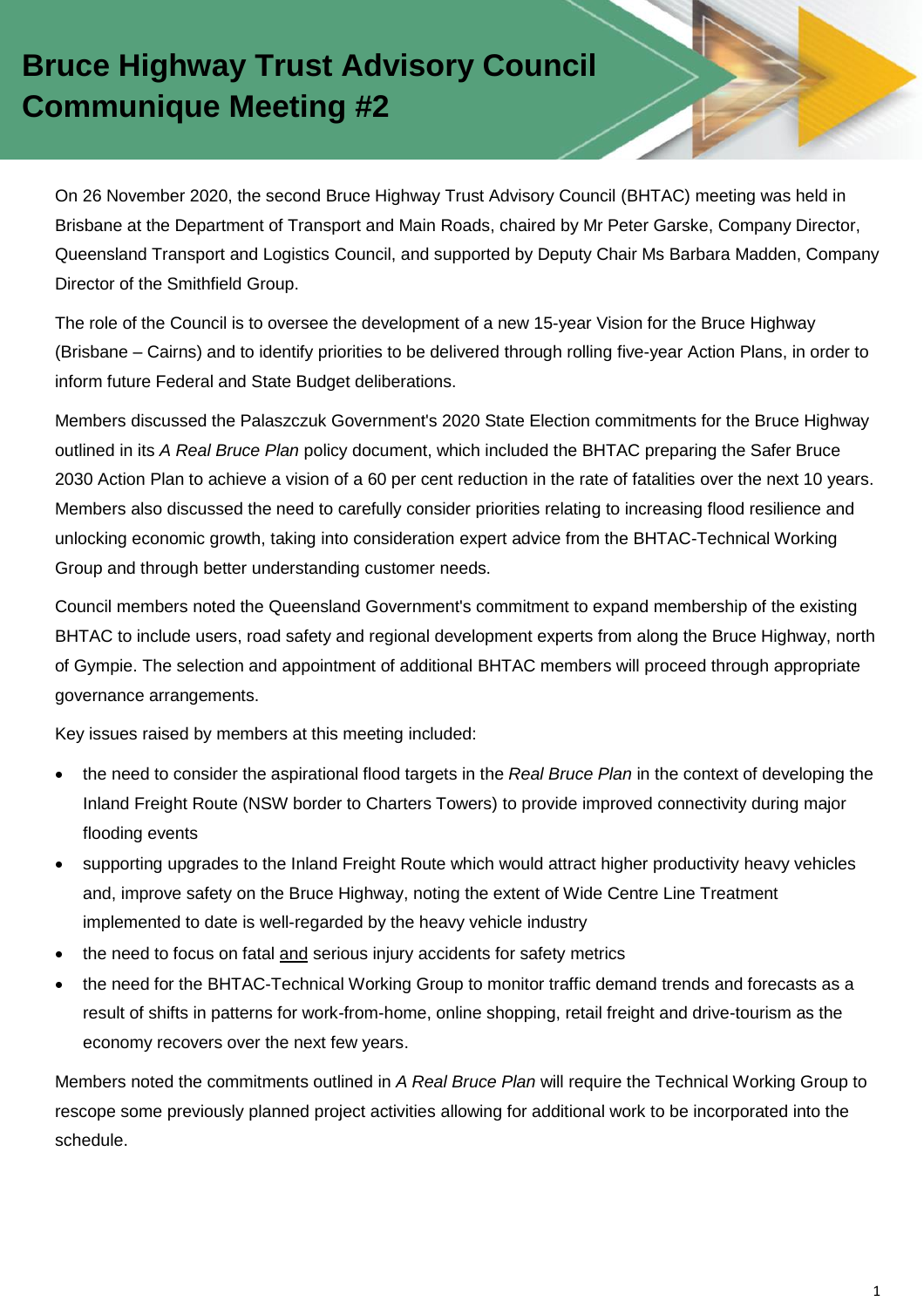## **Bruce Highway Trust Advisory Council Communique Meeting #2**

In addition to receiving an update on delivery progress and achievements of the jointly-funded \$12.6 billion Bruce Highway Upgrade Program (2013–14 to 2027–28), members reviewed and discussed several key technical research inputs to the development of a 15-year Vision for the Bruce Highway, including:

- results from the Bruce Highway Baseline Condition and Performance Audit Report, which provides an historical baseline of condition and performance trends covering the period from inception of the 2012 Bruce Highway Action Plan to the latest available data, and
- preliminary information from the Bruce Highway Economic Outlook and Modelling technical activity which is exploring the multi-modal, long-term corridor profile (Brisbane to Cairns) and economic and demographic drivers of demand.

BHTAC members gained a greater understanding of the current baseline condition of the Bruce Highway, and welcomed a detailed briefing on the positive impact that investments in highway improvements from north to south are having on overall safety, flood resilience and productivity. Since 30 June 2012, performance improvement highlights resulting from the significant joint-investment by Australian and Queensland Governments include:

|                      | <b>Key Asset Improvements</b>                                                                                                                                                                                                                                  | <b>Performance Outcomes</b>                                                                                                                    |
|----------------------|----------------------------------------------------------------------------------------------------------------------------------------------------------------------------------------------------------------------------------------------------------------|------------------------------------------------------------------------------------------------------------------------------------------------|
| <b>Road Safety</b>   | $\triangleright$ 114.3km of safety widening for Wide<br>Centre Line Treatment (WCLT)<br>802km of WCLT<br>➤<br>80.1km of safety barriers<br>➤                                                                                                                   | Reduction in the number of Run-Off-<br>Road crash types, with reductions of<br>46% fatalities and 26% serious injuries<br>through to 2018.     |
| <b>Reliability</b>   | + 99.5km of additional lane length in sections<br>of dual carriageway (covering 53.7km of<br>the Bruce Highway)<br>+ 41 signalised intersections<br>+ 84 overtaking lanes<br>+ 13kms managed motorways                                                         | Improved road productivity<br>Significant reduction in the proportion of<br>road where vehicles travel at less than<br>20% of the posted speed |
| <b>Accessibility</b> | Cooroy to Curra Upgrade; Yeppen Floodplain<br>Upgrade (Gympie - Rockhampton);<br>Yellow Gin Creek Bridge and Sandy Gully<br>Bridge Upgrades (Mackay - Townsville)<br>Increased flood monitoring infrastructure,<br>⇑<br>information signage and communication. | Improved accessibility through reduced<br>annual average time of submergence<br>during major flooding events                                   |

This critical information will guide future technical work to assess the gap between desired future standards and the types of infrastructure treatments that are having the greatest safety, flood resilience and economic growth impacts across regions and for businesses and road users generally. Members reinforced the importance of adequate and safe overtaking opportunities, well-designed and located rest areas, continuing the rollout of successful safety treatments and clear information, signage and communication of changes in driving conditions for all road users.